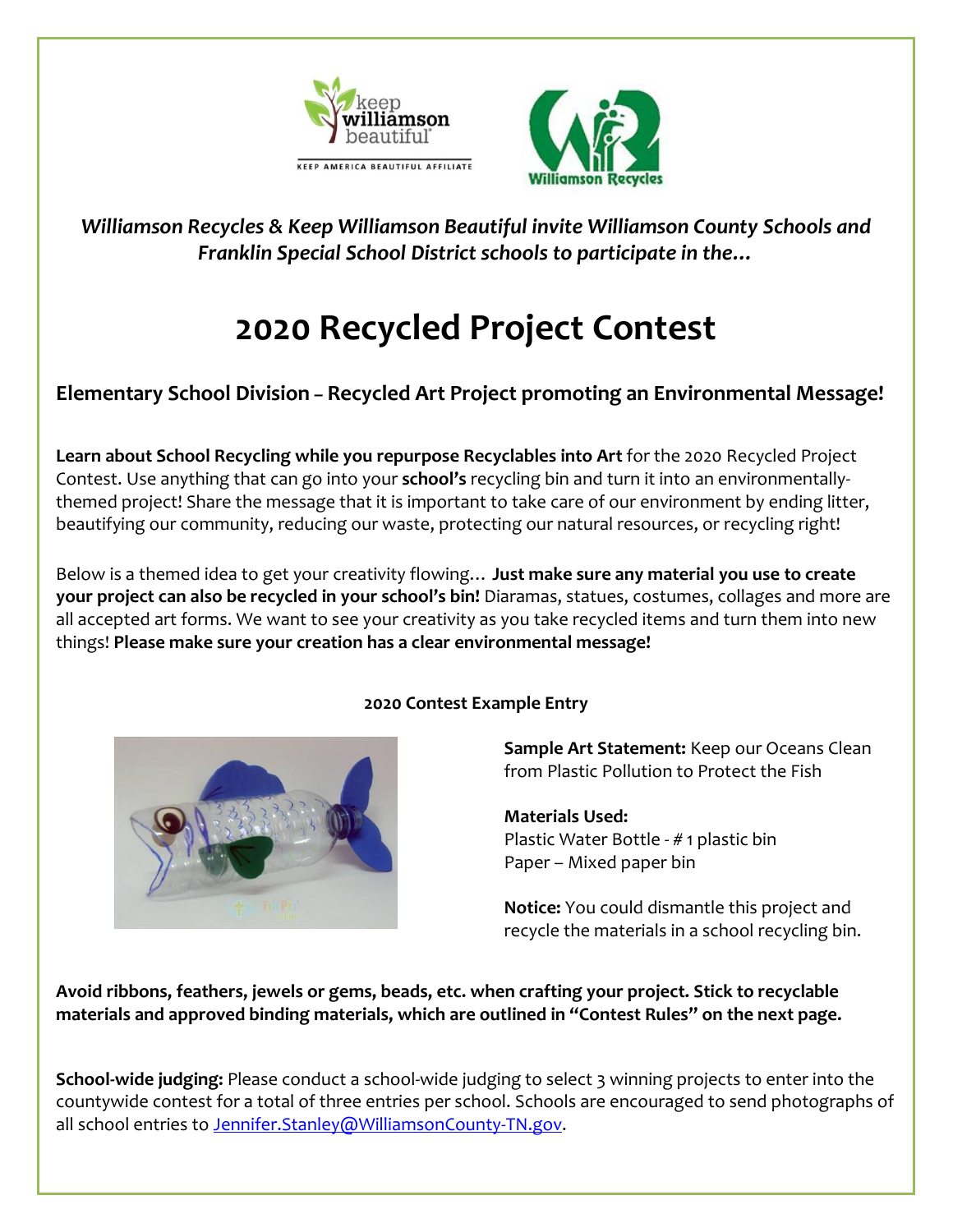# **CONTEST RULES**

**The Williamson Recycles – Keep Williamson Beautiful -- Recycled Project Contest educates elementary students about school recycling in Williamson County.**

Projects may be created by an individual or a group for submission to the contest.

**Project Type:** You can submit a costume, collage, statue, diorama, or more! Project type is your choice, and creativity counts!

**Materials that may be used:** Materials you can recycle at your school including:

- Plastics  $# 1$  or  $# 2$  only, No plastics  $# 3 # 7$
- Cardboard
- Aluminum
- $\bullet$  Tin
- Mixed paper

You can check out the Williamson Recycles "Quick Recycling Guide" at [WilliamsonRecycles.org](http://www.williamsonrecycles.org/) for more information about what is recyclable at your school.

#### **Acceptable fastening material includes:**

- o Scotch and duct tapes
- o Glue: Glue Sticks, Low Melt Hot Glue, etc. with parent permission and supervision
- o String (not including decorative ribbon)
- o Metal Clips: Staples, Paper Clips and Binder Clips
- **Decorating material:** Paint and markers are acceptable. No feathers, ribbons, beads, jewels or gems may be fastened. Any decorations must be made from recyclable materials.
- **Items NOT ALLOWED** 
	- o NO new items (items must be used to be considered recycled)
	- o NO hazardous items, including any glass material
	- o NO food covered items (items must be clean & dry)
	- o NO Styrofoam or plastic items that are not accepted for recycling in Williamson County (We accept plastic labeled  $# 1$  or  $# 2$  only)
	- o NO non-recyclable decorations including feathers, ribbons, beads, jewels or gems

**Project Size** – No limit! If you can carry it, we can't wait to see it!

**Forms:** Please attach an **Entry Form** and **Parental Permission Form** provided below for each piece that is chosen as a school finalist. Please be sure each project is clearly labeled with the title reflected on the entry form.

# **All entries must be received by Friday, May 8th, 2020.**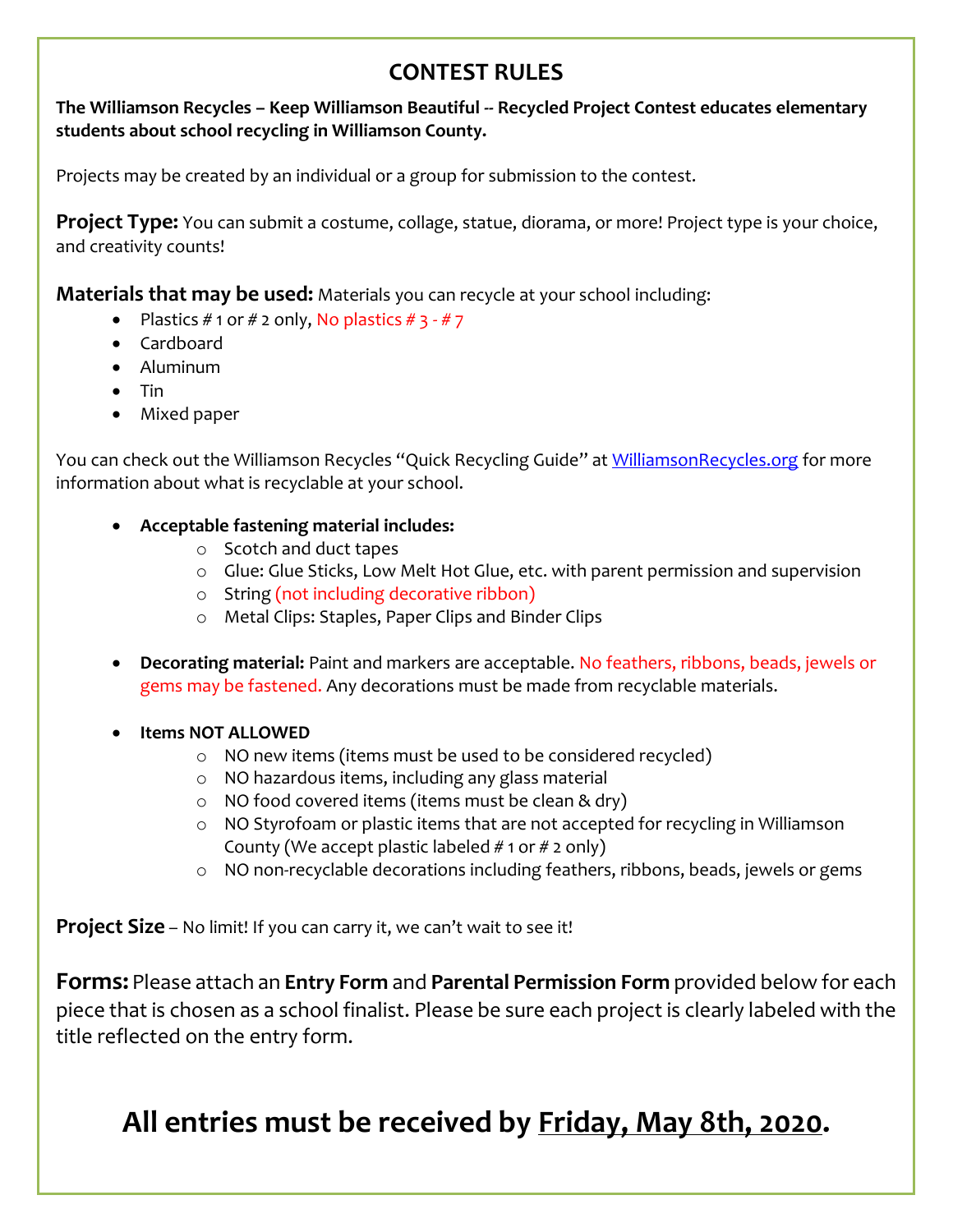**Judging:** Projects will be judged in the following categories.

- 1. Ability to recycle all materials used in the project in school bins
- 2. Clear Environmental Theme and Art Statement
- 3. Neatness & sturdiness / Ability to transport project
- 4. Creativity!
- 5. Project follows contest rules & includes completed forms

**The County Level Judging is conducted by the Keep Williamson Beautiful Committee and WCS & FSSD Representatives. Winners will be notified through their teacher's email address & any provided student or parent email addresses by May 19, 2020.**

#### **Awards:**

- Winning schools receive **financial awards** to be used towards the **school's environmental program/Merit Program**.
	- o First place- **\$250**
	- o Second place- **\$100**.
	- o Third place- **\$50**
- Winning projects may be displayed at a TBA location. Parents/Teachers will be notified using the provided email addresses on the entry form. (KWB reserves the right to keep winning projects for promotional purposes.)
- News releases with names of the winners, teachers, and schools will be provided for submission to the local media.

## **Contact for questions and additional information:**

Jennifer Stanley, Williamson Recycles—Keep Williamson Beautiful (615) 786-0166, email: Jennifer.Stanley@WilliamsonCounty-TN.gov

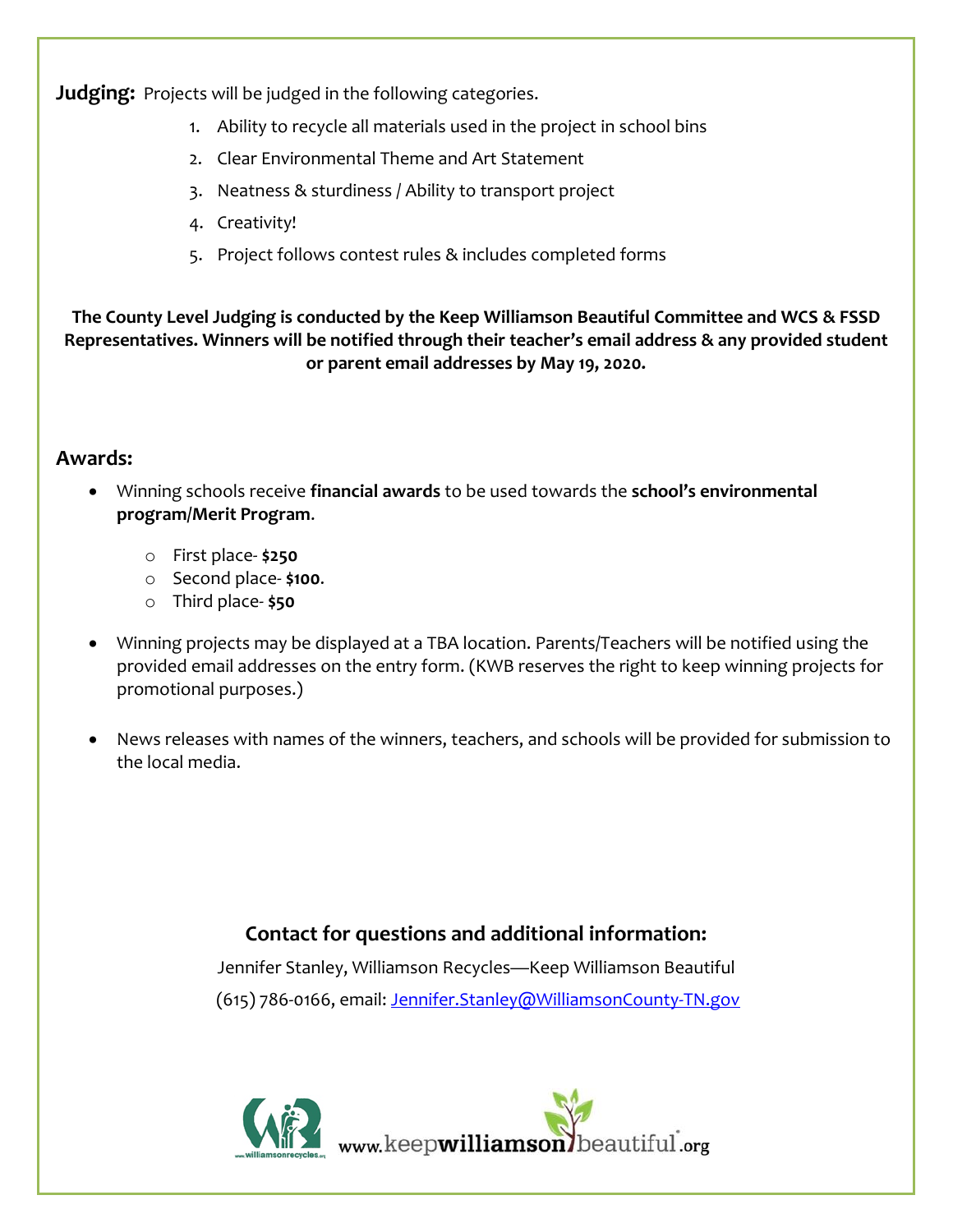#### **ENTRY FORM**

Please deliver projects to Williamson Recycles/Keep Williamson Beautiful at either Williamson County's Material Recovery Facility or the Williamson County Solid Waste Department **with entry and signed parental permission form(s)** by **Friday, May 8, 2020**.

#### **Mail or deliver to:**

*Mail to* Recycled Project Contest, Keep Williamson Beautiful: 420 Century Court, Franklin, TN 37064 *Hand deliver to the door at left side of the building with the sign: Buy Back Center Mon.-Fri., 8 a.m. – 3 p.m.*

*or*

*Mail to* Williamson County Solid Waste Department: 5750 Pinewood Road, Franklin, TN 37064 *Hand deliver to landfill office building, Monday - Friday, 7 a.m. – 3:30 p.m.*

#### **Reminder: Limit of 3 entries per school**

**Non-winning countywide contest entries** will be available for pickup **after** May 18, 2020. Please call (615) 786-0166 or email Jennifer.Stanley@WilliamsonCounty-TN.gov and speak with Jennifer to arrange pickup. Unclaimed projects may be recycled.

**Winning entries** may be held at 420 Century Court and may be displayed at a TBA location. KWB reserves the right to keep award winning projects for promotional purposes.

| Williamson County, TN - Recycled Project Contest 2020 |
|-------------------------------------------------------|